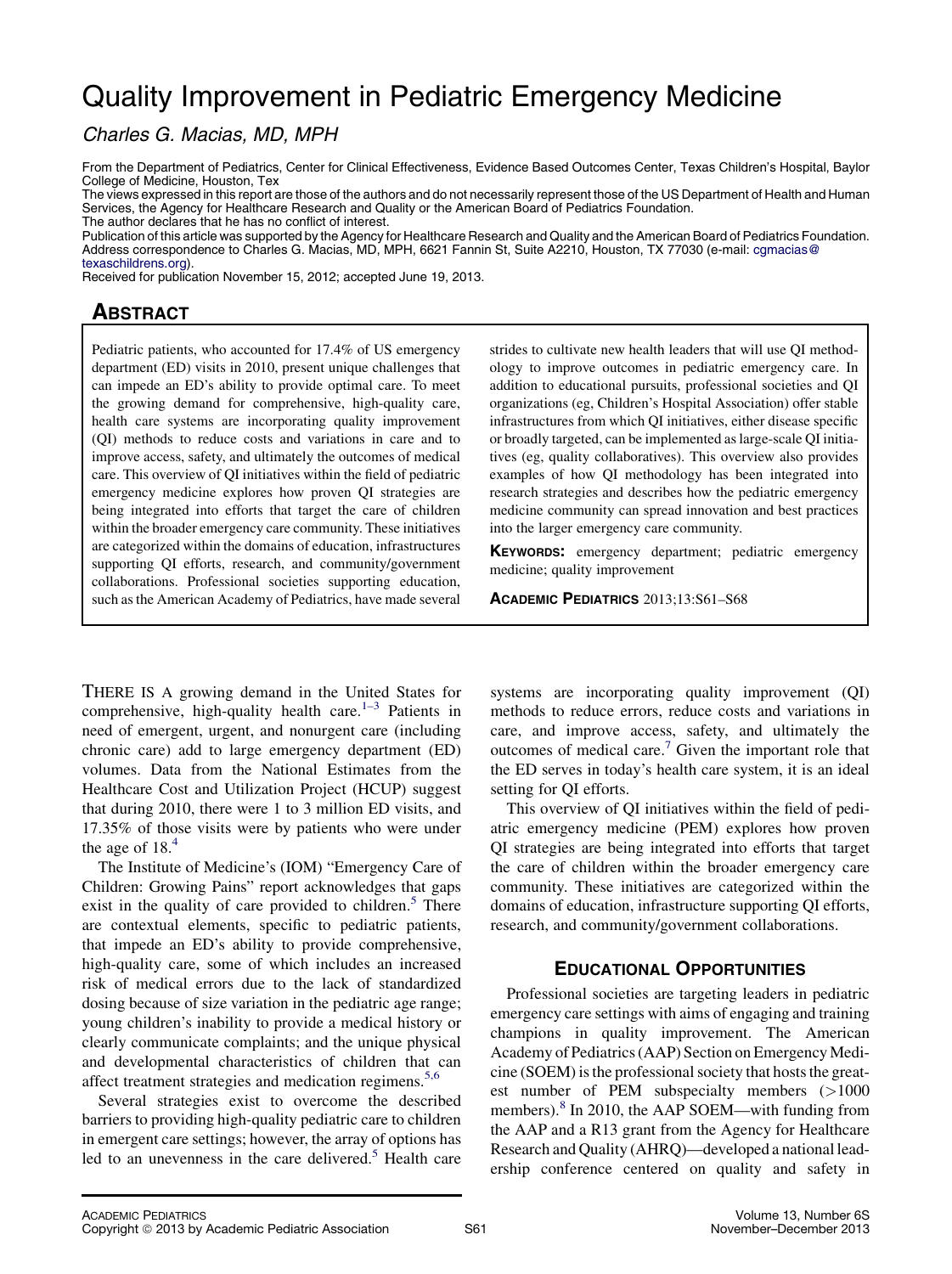| Category                   | Aim                                                                                                                                                    | QI Intervention                                                                                                                                                                                                                                                                                                                                                                                                                                                                                                 | Outcome                                                                                                                                                                                                                                                                                                                                                                                                                                                                                                            |
|----------------------------|--------------------------------------------------------------------------------------------------------------------------------------------------------|-----------------------------------------------------------------------------------------------------------------------------------------------------------------------------------------------------------------------------------------------------------------------------------------------------------------------------------------------------------------------------------------------------------------------------------------------------------------------------------------------------------------|--------------------------------------------------------------------------------------------------------------------------------------------------------------------------------------------------------------------------------------------------------------------------------------------------------------------------------------------------------------------------------------------------------------------------------------------------------------------------------------------------------------------|
| Throughput                 | Decrease overall length of stay for all ED patients by<br>10%.                                                                                         | Coordinated the care team, changed the rooming<br>process, and standardized bedside supplies.                                                                                                                                                                                                                                                                                                                                                                                                                   | • Despite an increase in ED volume of 12.8%, the site<br>decreased overall length of stay by more than 15%<br>to 148 min without an increase in staffing.                                                                                                                                                                                                                                                                                                                                                          |
|                            | Reduce TID for admitted and discharged patients and<br>reduce occurrences of LWBS.                                                                     | Kaizen-to generate quick solutions and gains for the<br>department in both TID and LWBS. Lean<br>methodology to streamline patient throughput from<br>patient arrival to discharge. Process improvements<br>included: 5s to remove needless equipment and<br>standardize patient care rooms and nurses'<br>stations with supplies; SOPs were implemented to<br>instill consistency among practice; WIP caps were<br>used at triage and admission, and additional nurses<br>were instated to diffuse wait times. | • TID for admitted patients was 6.78 h before inter-<br>vention and 3.75 h after implementation of inter-<br>vention.<br>• LWBS decreased to approximately 1.9%, which<br>generated additional revenue for the ED.                                                                                                                                                                                                                                                                                                 |
| Throughput and respiratory | To decrease the time to steroid administration and<br>decrease TID for children with a mild and moderate<br>asthma exacerbation.                       | Instituted a triage-based protocol for the<br>administration of oral steroids.                                                                                                                                                                                                                                                                                                                                                                                                                                  | • The median time to steroids between the groups<br>was statistically significant; 104 vs 43 min $(P <$<br>$.0001$ ).<br>• During the intervention weeks, asthmatics spent<br>a median of 65 fewer minutes in the ED than during<br>control weeks (255 vs 320, $P = .004$ ). The mean<br>TID was 267 vs 233 min in those patients who did<br>not receive the intervention compared to those who<br>did receive the intervention.                                                                                   |
| Respiratory                | Examine the effect of contiguous ED rooms with<br>dedicated staff on the timeliness of ED care for<br>children presenting with an asthma exacerbation. | A contiguous block of 6 rooms (known as the<br>respiratory cohort) were staffed by 1 nurse, 1<br>respiratory therapist, and 1 physician provider.<br>Primary outcomes were time to steroid and time to<br>inhaled beta agonist.                                                                                                                                                                                                                                                                                 | • Run charts showed that patients in cohort rooms<br>more consistently had median time to steroids from<br>arrival below 60 min (recommended by the NHLBI<br>for early intense treatment for asthma).<br>• Median time savings for receipt of steroids and<br>beta-agonist from ED arrival were 17 and 19 min<br>respectively for patients placed in the cohort vs<br>regular rooms. Median time savings from room<br>placement were 7 and 9 min, respectively, for<br>patients placed in cohort vs regular rooms. |
| Pain and sedation          | To outline a change management plan for<br>implementing a new pain management technique<br>for femur fractures in PED.                                 | Multi-modal training and reinforcement mechanisms<br>allowed for rapid uptake of new techniques among<br>the existing nursing staff, house officer, and<br>attending personnel.                                                                                                                                                                                                                                                                                                                                 | • 6 mo after the introduction-31 ultrasound-guided<br>nerve blocks were placed in 30 patients by 7<br>different attending physicians-4 fellows-and 2<br>emergency medicine residents. 9 attending and 18<br>residents observed or assisted in the femoral block<br>procedures.<br>• Median time until next requested pain medication<br>was 9 h with an interquartile range of 7 to 12 h.<br>There were no block failures or complications.                                                                        |

## <span id="page-1-0"></span>Table 1. Best Practices: Quality Improvement Examples Presented at the 2010 PEM Leadership Conference\*

MACIAS

ACADEMIC **PEDIATRICS** 

Good feedback with multiple requests for repeat procedures after the initial block wore off.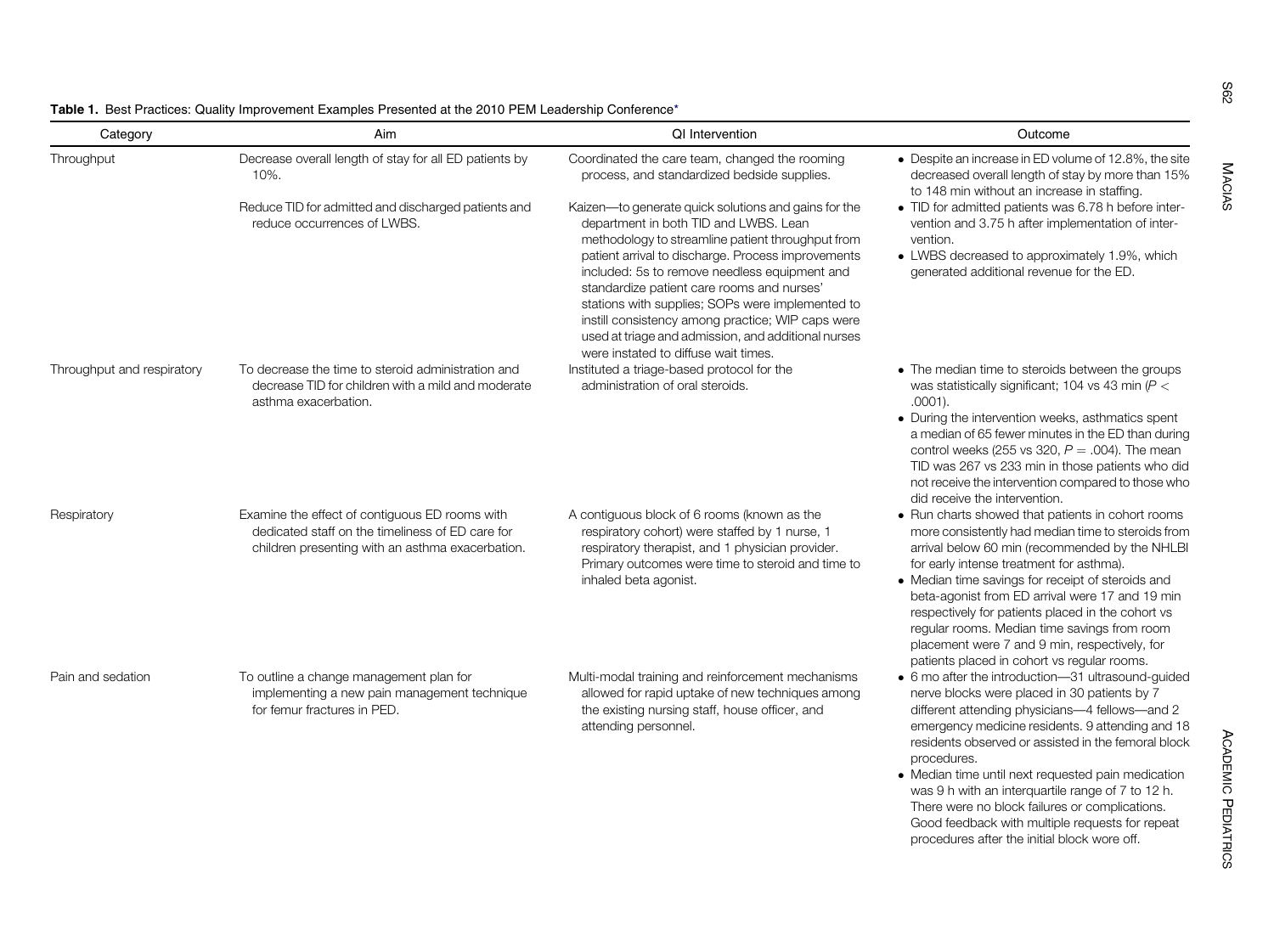|                                               | delivery for<br>children presenting to the ED with clinically<br>To reduce delays associated with opioid<br>apparent extremity fractures. | Standardized triage decisions, activated necessary<br>health care providers, aligned the care delivery<br>need with necessary resources, and allowed                                                         | with IV opioids received a first dose within 45 min of<br>patients with long bone extremity fractures treated<br>• After implementation of this process, 95% of |
|-----------------------------------------------|-------------------------------------------------------------------------------------------------------------------------------------------|--------------------------------------------------------------------------------------------------------------------------------------------------------------------------------------------------------------|-----------------------------------------------------------------------------------------------------------------------------------------------------------------|
|                                               |                                                                                                                                           | parallel task completion between physicians and<br>nursing staff.                                                                                                                                            | arrival, compared with a preintervention baseline<br>average of 20%.                                                                                            |
| <b>Vedication</b> errors                      | To reduce medication errors by utilization                                                                                                | A pharmacist was introduced in the ED during the                                                                                                                                                             | • There was a significant difference in the number of                                                                                                           |
|                                               | a pharmacist in the ED.                                                                                                                   | busiest shift (1400 to 2400 h), 7 days a week. The                                                                                                                                                           | interventions: 159 in the preceding months and 705                                                                                                              |
|                                               |                                                                                                                                           | pharmacist intervention data was abstracted 17 mo                                                                                                                                                            | in the staffed months.                                                                                                                                          |
|                                               |                                                                                                                                           | before and 17 mo after introduction of the                                                                                                                                                                   |                                                                                                                                                                 |
|                                               |                                                                                                                                           | pharmacist in the ED.                                                                                                                                                                                        |                                                                                                                                                                 |
| emergency department; WIP = work in progress. |                                                                                                                                           | TID = time in department; LWBS = left without being seen; 5s = sort, straighten, straighten, strandardize, sustain; SOP = standardization of operating procedure; ED = emergency department; PED = pediatric |                                                                                                                                                                 |
|                                               | *In 2010, the American Academy of Pediatrics Section on Emergency I                                                                       | Medicine developed a national leadership conference centered on quality and safety in pediatric emergency care. The national                                                                                 |                                                                                                                                                                 |

conference provided an opportunity to exchange best practice models and illustrate applications and outcomes in the ED setting.

conference provided an opportunity to exchange best practice models and illustrate applications and outcomes in the ED setting.

pediatric emergency care. The national conference provided an opportunity to exchange best practice models and illustrate applications and outcomes in the ED setting ([Table 1](#page-1-0)).

The SOEM now dedicates a portion of its annual programming at the AAP's National Conference and Exhibit to QI education—which addresses improvement science, performance measurement, patient safety and medication errors, QI research methodologies, rapid cycle process improvement, evidence-based practice, data transformation, and transitions of care. Other professional societies serving the PEM community have targeted physician education in QI. A PEM Special Interest Group for the Academic Pediatric Association has hosted similar QI programming, including sessions tailored for PEM audiences and focused on quality and performance measurement, best practices in QI, QI collaboratives and financial drivers for QI held in conjunction with the Pediatric Academic Societies annual meeting.

Education through subspecialty specific journals remains a valuable means of reaching all clinical providers in the field. For example, a recent issue of Clinical Pediatric Emergency Medicine was dedicated to quality improvement. [9](#page-6-0) This coincides with a growing movement for specialty journals to publish more QI reports and QI research.

## INFRASTRUCTURES SUPPORTING QI

Professional societies also support QI efforts within the field of PEM. After the PEM QI leadership conference's positive reception, the SOEM created the Committee on Quality Transformation (COQT) in 2010. The prioritization of QI work within the field of PEM is carried out by 6 task forces [\(Table 2](#page-3-0)). Each initiative or activity sponsored by the COQT adheres to the following objectives:

- To educate PEM physicians on AAP, national, and international quality initiatives.
- To promote and lead change in the areas of quality and outcomes management for PEM.
- To develop quality improvement leaders within PEM.
- To engage and support SOEM members in Maintenance of Certification (MOC) level 4 activities.

The AAP and national QI organizations (ie, Children's Hospital Association) also serve as integral support systems for disease-specific or domain-specific (eg, evidence-based guidelines) quality initiatives, within the field of PEM, with one example being the Pediatric Septic Shock Collaborative. The general aim of the collaborative is to use goal-directed therapy<sup>[10](#page-6-0)</sup> to reduce mortality among children with septic shock. The collaborative comprises 47 hospitals along with their respective academic institutional partners in the United States and Canada. Fifteen hospitals were involved in the first cycle of the collaborative, which lasted for 12 months. Using the knowledge gleaned from the Plan–Do–Study–Act cycles from phase 1, the collaborative will expand its efforts to the remaining 32 hospitals. Participating sites are collecting baseline data on metrics and have the option of implementing an advanced tier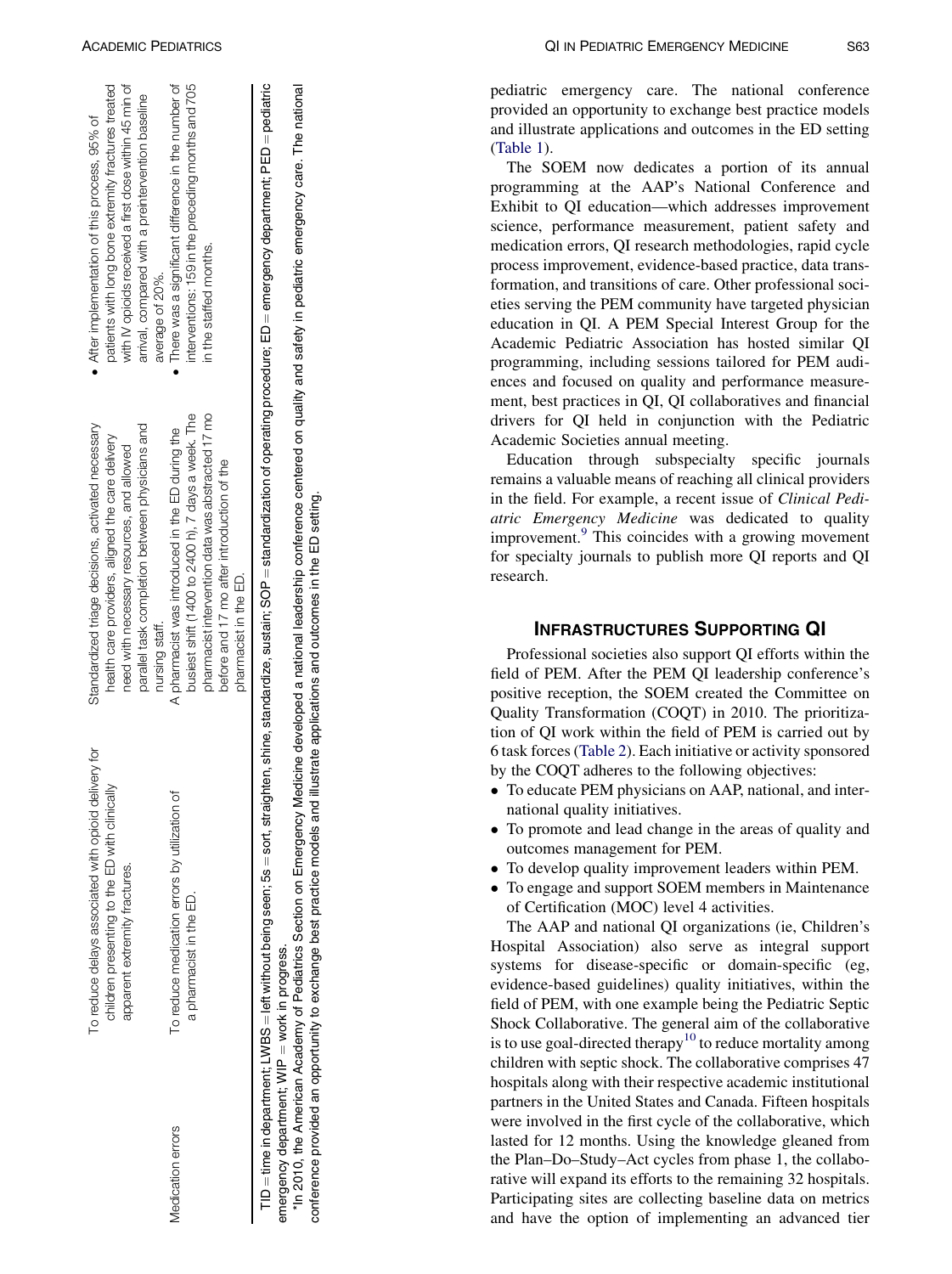<span id="page-3-0"></span>Table 2. Committee on Quality Transformation Activities

| Activity                        | Description                                                                                                                                                                                                                           |
|---------------------------------|---------------------------------------------------------------------------------------------------------------------------------------------------------------------------------------------------------------------------------------|
| Evidence-Based Guidelines       | • Hosting of evidence based guidelines, evidence summaries, and pathways on a quality Web site (www.<br>pemfellows.com).                                                                                                              |
|                                 | • Developed a shared baseline (pathway) to support the activities of a Pediatric Septic Shock Collaborative.<br>Currently developing a pathway for the Value in Inpatient Pediatrics Network's inaugural project on<br>bronchiolitis. |
| Education                       | • Working in conjunction with the AAP SOEM Fellowship Director's Committee to develop a standardized<br>fellow trainee curriculum for quality and safety.                                                                             |
|                                 | • Identifies QI topics and speakers for the annual AAP NCE pediatric emergency medicine program.                                                                                                                                      |
| Patient Safety                  | • Working in conjunction with the education task force to develop a fellow trainee patient safety multimedia<br>curriculum.                                                                                                           |
|                                 | • Developed a project to improve the quality of handoffs in the ED (with a goal of providing level 4<br>Maintenance of Certification from this project).                                                                              |
| Performance Measures            | • Validity and reliability testing of a metric for weight in kilograms at 13 institutions.                                                                                                                                            |
|                                 | • Vetting of collaborative metrics for evaluating quality improvement in the management of pediatric septic<br>shock.                                                                                                                 |
| QI Processes and Collaboratives | • Supporting the Pediatric Septic Shock Collaborative housed within the AAP SOEM but working in<br>partnership with other organizations (ie, Children's Hospital Association).                                                        |
|                                 | • Will form the framework for developing proposals for future quality collaboratives (eg. asthma and<br>bronchiolitis).                                                                                                               |
| Research                        | • Organized focus groups with PEM QI researchers to identify common barriers in quality improvement<br>research.                                                                                                                      |
|                                 | • Conducting a survey of the PEM community to identify strategies for removing barriers when conducting<br>QI research.                                                                                                               |

 $AAP =$  American Academy of Pediatrics; SOEM = Section on Emergency Medicine; QI = quality improvement; NCE = National Conference and Exhibit;  $ED =$  emergency department; and  $PEM =$  pediatric emergency medicine.

intervention bundle applicable to their own systems of care delivery. The advanced-tier intervention bundle focuses on the timely recognition of septic shock with rapid escalation of care management. There is a particular focus on the rapid delivery of antibiotics in conjunction with timely intravenous fluid resuscitation.

The American Board of Pediatrics (ABP) requires that diplomates demonstrate an ability to assess the quality of care they provide and implement quality improvement strategies as part of the MOC prerequisite. One way that physicians can meet the Performance in Practice requirement is through meaningful participation in an ABP-approved quality improvement project.<sup>[11](#page-6-0)</sup> The Pediatric Septic Shock Collaborative functions as an opportunity for participating physicians to earn MOC credit for Performance in Practice; other collaborative work supported by AAP SOEM activity includes a collaborative targeting improved patient safety through systematic processes of patient handoffs in the ED.

## **RESEARCH**

Quality health care has been described as doing the right thing, at the right time, in the right way, for the right person—and having the best possible results. For PEM providers, this demands creation of the evidence to define gaps in quality to identify the best possible strategies for individual decision making and for informing shared baselines in QI initiatives, and for improving uptake of QI innovation within and across health care institutions. For the subspecialty of PEM, this requires investments in health services research, comparative effectiveness research, and elucidation and validation of clinical decision rules.

Two networks have systematically contributed to multicenter PEM research in the United States, the Pediatric Emergency Medicine Collaborative Research Committee (PEMCRC, a committee of the AAP's SOEM) and the Pediatric Emergency Care Applied Research Network (PECARN). These PEM research infrastructures are essential to the enhancement and expansion of research related to QI in PEM. The PECARN infrastructure is funded by the Health Resources and Services Administration through the Emergency Medical Services for Children (EMSC) program and has successfully obtained millions of dollars in funding from the National Institutes of Health and other federal agencies.<sup>[12](#page-6-0)</sup>

Health services research, which is pertinent to understanding variations in care and outcomes in PEM, has been integrated into working groups within quality-based organizations such as the CHA (formerly Child Health Corporation of America and the National Association of Children's Hospitals and Related Institutions). The Pediatric Health Information System (PHIS), housed in CHA, is a comprehensive pediatric database containing clinical and financial data of more than 6 million patient cases. $13$  Individual investigators<sup>14,15</sup> have used the PHIS database to conduct research on health care infrastructures. Infrastructure organizations such as the CHA, with their administrative, statistical, and study design support, have facilitated and accelerated the productivity of health services research through PEM-specific PHIS research groups.

Although the objective for improving QI research is a nascent goal of the PEMCRC and its partnership with the COQT, the larger and more robustly funded PECARN has contributed to 3 domains of QI research. First, they have conducted research in describing the state of quality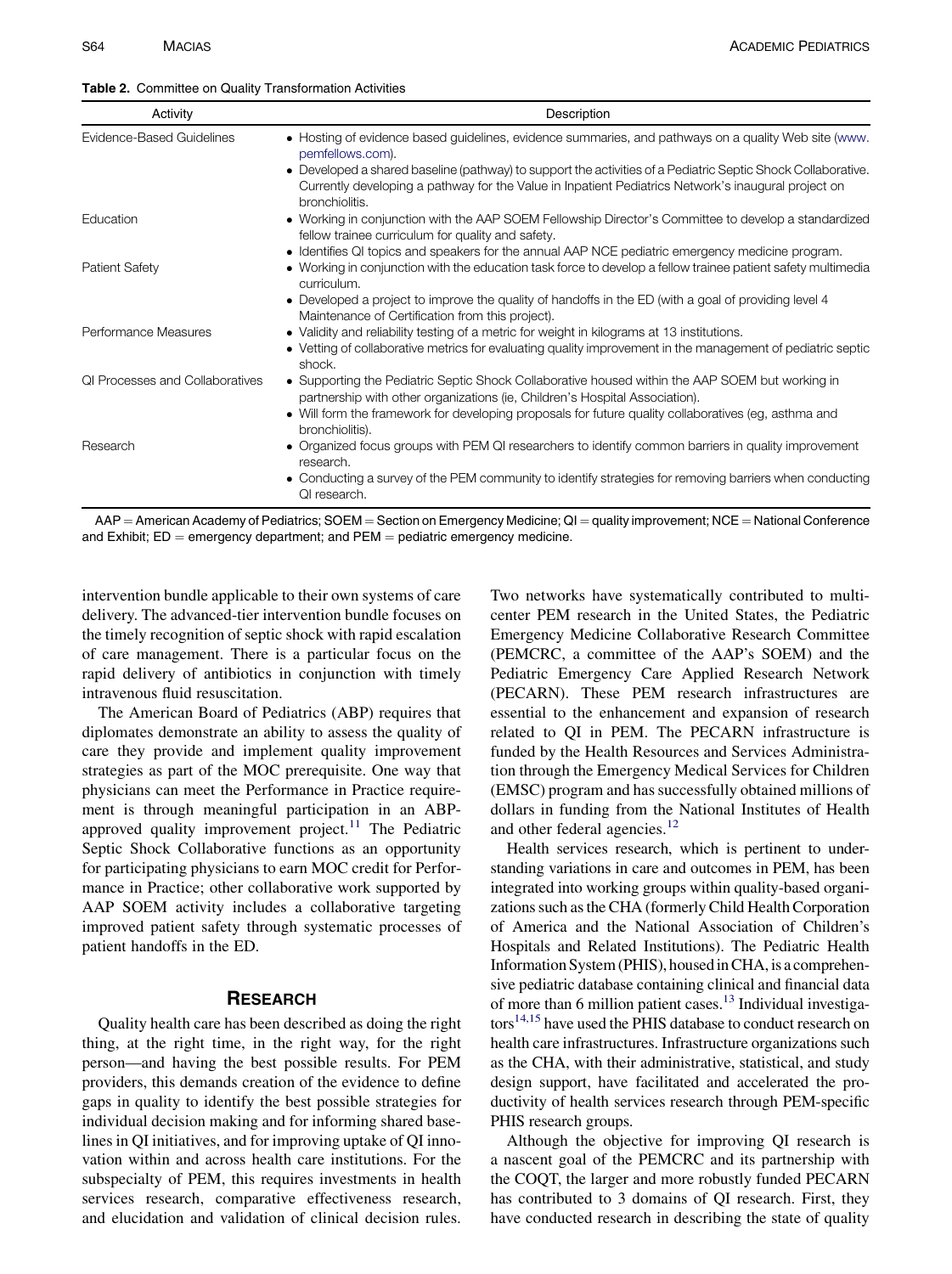of care delivery in PEM. One particular study is validating a structured implicit review instrument to measure the quality of care provided to children presenting to EDs.<sup>[16](#page-7-0)</sup> The factors associated with differences in quality of care among a cohort of EDs and patients across the United States will also be identified. In combination with other national efforts, the tool could be used to develop quality benchmarks and policy recommendations. There has been a scarcity in performance measures designed to assess the quality of pediatric emergency care.<sup>[17](#page-7-0)</sup> PECARN investigators, through the support of an EMSC Targeted Issues grant, have developed a balanced scorecard for quality measurement in pediatric emergency care settings.<sup>[18](#page-7-0)</sup>

To achieve system wide improvements in health care quality, outcomes, and resource allocation, comparative effectiveness research needs to be targeted, designed, and conducted, and reported in ways that are responsive to the circumstances of pediatric patients.<sup>19</sup> The rapid nature of PEM care delivery makes comparative effectiveness research important to the provider who must swiftly diagnose and manage several conditions. PECARN has been involved in several studies to definitively determine the right care to deliver to the right child at the right time. One current study is focused on identifying an ideal fluid management strategy for children with diabetic ketoacidosis using neurological and neurocognitive outcomes. $20$ Another study compares the safety and efficacy of 2 benzo-diazepines in the treatment of status epilepticus.<sup>[21](#page-7-0)</sup> A third study compares the safety and efficacy of intravenous magnesium versus standard of care alone in shortening the duration of a pain episode in acute vasoocclusive crises among children with sickle cell disease.<sup>[22](#page-7-0)</sup>

Finally, PECARN has focused strategies on knowledge translation—understanding how best to bridge the gap between what physicians know and what physicians' prac-tice.<sup>[23](#page-7-0)</sup> Among the most effective types of evidence-based research to establish shared baselines of care are the derivation and validation of clinical decision rules. Clinical decision rules (CDRs) are decision-making tools for specific disease processes containing variables from the history, physical examination, or simple diagnostic and therapeutic decisions. CDRs are derived from original research and can aid the practitioner in determining the likelihood of the presence or absence of a condition and delineate the prognosis and likelihood of treatment success.<sup>[24](#page-7-0)</sup> CDRs have been developed for several disease processes treated by PEM clinicians and studied by investigators in PEM research networks including the Pediatric Emergency Medicine Collaborative Research Committee (eg, clinical decision rules for identifying children at low risk for appendicitis<sup>[25](#page-7-0)</sup> and for identifying children at low risk for meningitis<sup>26</sup>). Research by Kuppermann et al in conjunction with PECARN derived and validated 2 clinical decision rules to minimize unnecessary computed tomography scans by identifying children at very low risk for traumatic brain injury.<sup>[27](#page-7-0)</sup> With a goal of conducting meaningful and rigorous multi-institutional research, PECARN's expansion into knowledge translation research has led to a current interrupted time series trial

to implement those clinical decision rules through computerized clinical decision support, thus using the electronic medical record to efficiently translate research into practice. $28$ 

## COMMUNITY/GOVERNMENT COLLABORATIONS

To meet the increasing demands for comprehensive care across the entire continuum of care, PEM has made several strides to disseminate knowledge and experiences by collaborating with community and federal infrastructures involved in the emergency care of children. The EMSC program is the only federal structure solely dedicated to improving care for children in emergent care settings (not limited to prehospital settings) and has supported QI in pediatric emergency care through 3 strategies. First, EMSC has supported research through a Targeted Issues grant mechanism that funds investigator-initiated research. Two examples of recently funded Targeted Issues grants are the development of a quality measures balanced scorecard, and a study evaluating the impact of a pediatric asthma education program on improving the quality of care (addressing the IOM quality domains of effectiveness, efficiency, and patient-centered care) in the ED setting. Moreover, the EMSC program uses several methods to facilitate the dissemination and sharing of knowledge generated by its grantees, which includes a newsletter, Webcasts, and toolboxes.<sup>[29](#page-7-0)</sup> The weekly newsletter disseminates information on pediatric emergency care and prehospital research; activities of relevant federal agencies and national organizations; and education and funding opportunities to its 1500 subscribers. The Webcasts assist EMSC program grantees with the dissemination of their research and the sharing of best practices to a larger audience, and they promote dialogue with those entities that are responsible for implementing the research. Finally, the toolboxes permit more in-depth presentation of research beyond peerreviewed journals. One example is the work of EMSC Targeted Issues grant, "Defining Quality Improvement Measures for Pediatric Emergency Care." This toolbox features a prepopulated PubMed search string, examples of model practices from academic institutions using performance measures to improve pediatric emergency care, and a breakdown of the 60 performance measures identified through expert consensus to comprehensively reflect pediatric emergency care.

Second, the EMSC program has contributed to the development of the pediatric emergency care infrastructures at the state and national level through its state partnership program to implement measurement improvement strategies. This program provides funding to 56 states and territories to improve capacity to treat pediatric emergencies primarily through the collection and assessment of performance measures that assess the quality of pediatric emergency care in the prehospital and hospital setting. These performance measures, which are collected every 3 years, provide a national picture on long-term efforts to ensure that basic and advanced life-support ambulances are equipped with the recommended pediatric equipment; prehospital providers have access to pediatric medical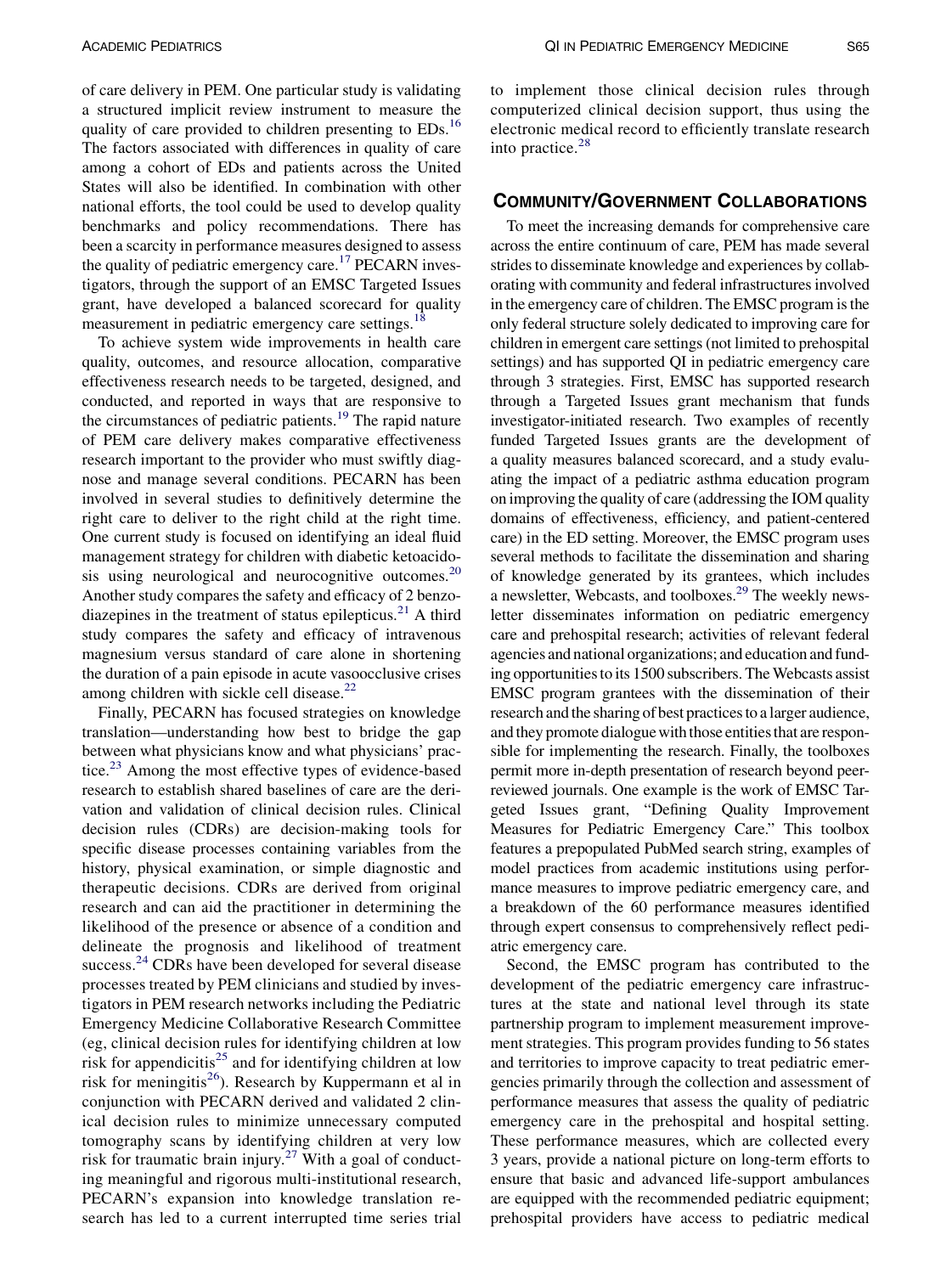direction; hospitals have the capability to treat pediatric medical and trauma emergencies; and hospitals have defined guidelines and processes in place to transfer a pedi-atric patient to a higher level of care when appropriate.<sup>[30](#page-7-0)</sup> Through sharing of best practices, state programs have been able to drive initiatives aimed at improving quality of care throughout regions in their respective states.

Finally, EMSC supports special programs targeted at improving quality of care in PEM such as the National Pediatric Readiness project. $31$  The EMSC Program is partnering with the AAP, the American College of Emergency Physicians, and the Emergency Nurses Association to ensure that all EDs that treat children have a baseline capability to provide the appropriate resources and care to an ill or injured child. This project will begin with a national online assessment of approximately 5000 EDs nationwide. It is based on the Guidelines for the Care of Children in the Emergency Department.<sup>[32](#page-7-0)</sup> The ability to improve quality of care through ED readiness is driven by immediate feedback in the form of an individual gap analysis on the basis of consensus based areas of priority; a pediatric readiness score with a benchmark score against facilities with similar pediatric ED volume; and access to a free online tool kit of performance improvement resources. The Pediatric Readiness tool kit was designed with the purpose of empowering nursing and physician ED providers with QI resources and tools. An evaluation component has also been built into the tool kit for iterative improvement of the project tools.

Partnerships with other agencies and organizations have evolved to improve the quality of care in PEM. For example, through an Interagency Agreement, the EMSC program and the National Highway Traffic Safety Administration (NHTSA) responded to a recommendation by the IOM report to develop evidence-based prehospital care protocols for the treatment, triage, and transport of patients, including children. $33$  This was a significant step in enhancing the quality of prehospital care because it provided a consistent method for developing, implementing, and evaluating prehospital treatment protocols for emergency medical systems (EMS). The EMSC Program through its National Resource Center moved forward with this recommendation by beta testing the development phase of the draft Evidence Based Guideline (EBG) Model Process to create a prehospital EBG for pediatric seizure management.<sup>[34](#page-7-0)</sup> NHTSA, with supplemental funding from the EMSC Program, competitively awarded a project to test the entire EBG model process. This led to the production of EBGs for prehospital pain management and the use of Helicopter EMS.<sup>[34](#page-7-0)</sup> NHTSA is now in the process of assessing implementation and sustainability, including financial and political impact, of prehospital EBGs in 5 states.

## FUTURE OF QUALITY INITIATIVES IN PEM

## **PROVIDERS**

The cultivation of health leaders is a step toward improving outcomes of pediatric emergency care. Professional societies supporting education, such as the AAP's Section on Emergency Medicine, have set provisions for

a national common QI curriculum for fellowship trainees. Continuing education programs, Webinars, podcasts, and subspecialty specific journals can provide additional QI education for subspecialty practitioners when the opportunities are strategically integrated into the routine agendas of sponsoring organizations and editors. The ABP's MOC requirement for Performance in Practice will leverage QI work among PEM subspecialists seeking American Board of Pediatrics subspecialty recertification.

#### RESEARCH AND RESOURCES

The future of PEM is dependent on the expansion and formalization of QI research robustly supported in the agendas for the existing PEM research networks such as PEMCRC and PECARN. The changing national landscape for funding QI research is evident by the opportunities sponsored through the Patient-Centered Outcomes Research Institute and AHRQ (which supports several RO1's related to emergency care and pediatrics).  $35-37$ The recent creation of the Office of Emergency Care Research (OECR) at the National Institute of General Medical Sciences (NIGMS) provides new opportunities for future prioritization of PEM QI research at NIH. To accomplish this, feedback on the gaps in current QI research must be provided to OECR, AHRQ, EMSC, and other entities so that the need for PEM QI research is highlighted in their funding opportunity announcements. Professional societies will continue to provide a conduit for champions in QI to access the aforementioned resources and develop network partners in order to drive best practices in pediatric emergency care. Vigorous questions and methodologies for conducting QI research must be developed by the PEM research community to demonstrate the importance of QI research in PEM. The need to develop timely methods to disseminate QI models and enhance methods to translate practices to the field is also important.

## CARE DELIVERY

Common themes emerge as priorities for improving care delivery in pediatric emergency care settings. The American College of Emergency Physicians in conjunction with AHRQ hosted a conference in 2009 to determine how the processes of care delivery in the emergency care system could be used more effectively. The conference addressed how the ED operates, how EDs interact with other parts of the health care system (ie, the continuum of care), and how emergency care could be made more efficient. Although not specifically targeted at children's issues, this conference addressed universal care delivery issues pertinent to pediatric emergency care, such as increasing the value of ED care by increasing information sharing, making patients and families care partners, and, when possible, finding alternatives to the ED. Specific discussions centered around topics directed at systems and work flow redesign (eg, costs of capacity, queuing theory, silo mentality, and handoffs); improving coordination of care for high-cost patients (eg, transitions of care, care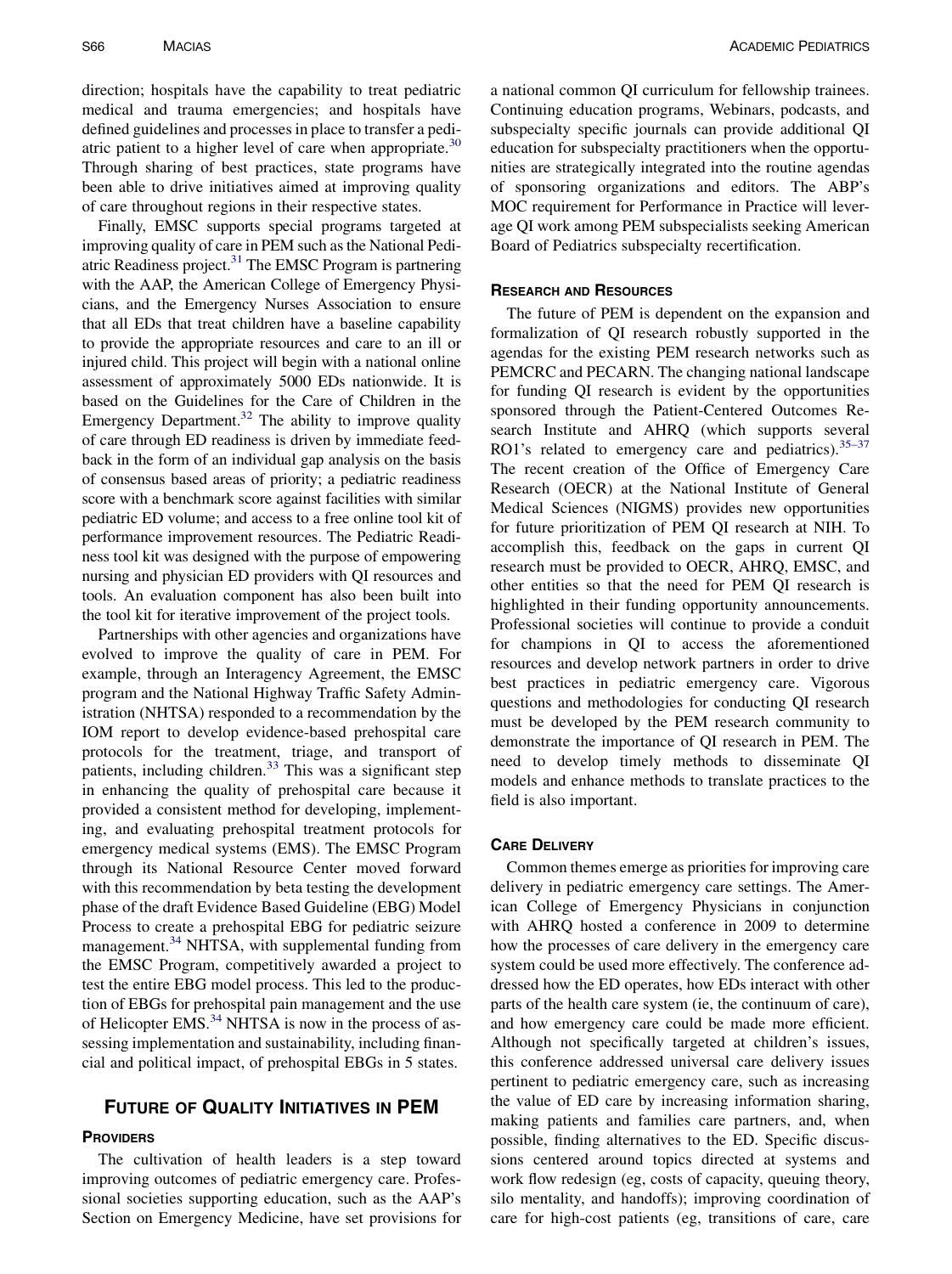#### <span id="page-6-0"></span>MEASURING QUALITY

High-quality care in pediatric emergency care delivery cannot be defined without appropriate measurement in place to describe structures, processes, and outcomes. There is a burgeoning literature base on ED care measures for children that focuses on general indicators such as wait times,<sup>[42](#page-7-0)</sup> children who leave without being seen,<sup>[43,44](#page-7-0)</sup> re-admissions,<sup>[45](#page-7-0)</sup> and resource utilization.<sup>[46](#page-7-0)</sup> However, to better assess quality indicators in pediatric EDs, descriptors of the care given to children treated in general and pediatric EDs and measures of their clinical course are required.<sup>[41](#page-7-0)</sup>

To concisely describe quality through balanced scorecards of metrics and drive iterative improvement, professional societies, funding agencies, regulatory bodies, and academic communities must continue to embrace and accelerate the creation and uptake of measuring robust quality outcomes. Previously described work on the development of metrics from research and academic communities highlights the importance of this endeavor. $17$ 

Relevant quality metric development has not been limited to PECARN, as the 2009 Children's Health Insurance Program Reauthorization Act (CHIPRA) legislation called for the development of the Pediatric Quality Measures Program (PQMP) to develop new and improved measures for child health that can be used by public (Medicaid, CHIP) and private health plans. The Centers for Medicare and Medicaid Services (CMS) and AHRQ collaborated to release a call for grants and to fund 7 national AHRQ-CMS CHIPRA PQMP Centers of Excellence. Among these 7 centers, the Mount Sinai Collaboration for Advancing Pediatric Quality Measures (CAPQuaM) brings together clinical societies, accrediting agencies, the New York Medicaid program, and others in what it terms a 360-degree process to engage stakeholders in rigorous and nuanced measure development. One of the measures assigned to the CAPQuaM is emergency room use for children with asthma. On the basis of input from stakeholders, including a multidisciplinary panel of national experts, the CAPQuaM is looking to improve the current Medicaid measure. Although still in development, early indications suggest that the measure will try to do more than simply count the number of asthmatic children who use the ED, but also to help identify which visits may not have been necessary and/or were preventable,  $47,48$  all of which exemplifies a growing recognition of quality improvement assessment of care delivered within a continuum that includes ED-based care. Similarly, the Center of Excellence on Quality of Care Measures for Children with Complex Needs is

developing measures of quality of ED care for mental health.<sup>[47](#page-7-0)</sup> Physicians and researchers have recommended that future research and initiatives consider the illness severity of patients; outcome measures that focus on lengthening life, relieving pain, reducing disabilities; and satisfying the consumer as vital avenues for measuring the quality of ED care delivered.<sup>[17](#page-7-0)</sup>

The future of high-quality pediatric emergency care delivery will be contingent on effective provider training, the availability and effective utilization of QI resources, the translation of research into evidence-based practice, and the measurement of quality of care delivery. As these efforts coalesce for iterative improvement, the ultimate goals of high-quality care for children treated in emergent-care settings will be achievable.

#### ACKNOWLEDGMENTS

The author would like to acknowledge the following individuals for their assistance: Krystle A. Bartley, MA (Center for Clinical Effectiveness at Texas Children's Hospital, Baylor College of Medicine); Elizabeth A. Edgerton, MD, MPH (Health Resources and Services Administration, Emergency Medical Services for Children); Jaclynn S. Haymon, MPA, RN (Emergency Medical Services for Children National Resource Center); Tasmeen Weik, DrPH, MPH (Emergency Medical Services for Children's Maternal and Child Health Bureau, Health Resources and Services Administration); and Lawrence Kleinman, MD, MPH (Principal Investigator of the Mount Sinai Collaboration for Advancing Pediatric Quality Measures [CAPQuaM]).

## **REFERENCES**

- 1. [US Department of Health and Human Services.](http://refhub.elsevier.com/S1876-2859(13)00189-7/sref1) Healthy People 2010. [Washington, DC: US Dept of Health and Human Services; 2000.](http://refhub.elsevier.com/S1876-2859(13)00189-7/sref1)
- 2. [US Department of Health and Human Services.](http://refhub.elsevier.com/S1876-2859(13)00189-7/sref2) Healthy People 2020. [Washington, DC: US Dept of Health and Human Services; 2010.](http://refhub.elsevier.com/S1876-2859(13)00189-7/sref2)
- 3. Smith M, Saunders R, Stuckhardt L, McGinnis JM; Institute of Medicine of the National Academies; Committee on the Learning Health Care System in America, ed. Best Care at Lower Cost: The Path to Continuously Learning Health Care in America. Washington, DC: National Academies Press; 2012.
- 4. HCUP Nationwide Emergency Department Sample (NEDS). Healthcare Cost and Utilization Project (HCUP). Rockville, Md: Agency for Healthcare Research and Quality; 2010. Available at: [http://www.](http://www.hcup-us.ahrq.gov/nedsoverview.jsp) [hcup-us.ahrq.gov/nedsoverview.jsp](http://www.hcup-us.ahrq.gov/nedsoverview.jsp). Accessed February 18, 2013.
- 5. Institute of Medicine, Committee on the Future of Emergency Care in the US Health System. Emergency Care for Children: Growing Pains. Washington, DC: National Academies Press; 2007.
- 6. [Gonzales K. Medication administration errors and the pediatric pop](http://refhub.elsevier.com/S1876-2859(13)00189-7/sref3)[ulation: a systematic search of the literature.](http://refhub.elsevier.com/S1876-2859(13)00189-7/sref3) J Pediatr Nurs. 2010;25: [555–565.](http://refhub.elsevier.com/S1876-2859(13)00189-7/sref3)
- 7. [Mahajan P. Quality in pediatric emergency medicine: a learning curve](http://refhub.elsevier.com/S1876-2859(13)00189-7/sref4) and a curveball. [Clin Pediatr Emerg Med](http://refhub.elsevier.com/S1876-2859(13)00189-7/sref4). 2011;12:80–90.
- 8. American Academy of Pediatrics. Membership directory. Available at: [http://www.aap.org.](http://www.aap.org) Accessed October 29, 2012.
- 9. [Clin Pediatr Emerg Med](http://refhub.elsevier.com/S1876-2859(13)00189-7/sref5). 2011;12:79–172.
- 10. [Brierley J, Carcillo JA, Choong K, et al. Clinical practice parameters](http://refhub.elsevier.com/S1876-2859(13)00189-7/sref6) [for hemodynamic support of pediatric and neonatal septic shock:](http://refhub.elsevier.com/S1876-2859(13)00189-7/sref6) [2007 update from the American College of](http://refhub.elsevier.com/S1876-2859(13)00189-7/sref6) Crit Care Med. Crit Care Med[. 2009;37:666–688.](http://refhub.elsevier.com/S1876-2859(13)00189-7/sref6)
- 11. American Board of Pediatrics. Performance in practice, part 4. Available at: [https://www.abp.org/abpwebsite/moc/performanceinpractice/](https://www.abp.org/abpwebsite/moc/performanceinpractice/permprac.htm) [permprac.htm.](https://www.abp.org/abpwebsite/moc/performanceinpractice/permprac.htm) Accessed February 18, 2013.
- 12. [Pediatric Emergency Care Applied Research Network. The Pediatric](http://refhub.elsevier.com/S1876-2859(13)00189-7/sref7) [Emergency Care Applied Research Network \(PECARN\): rationale,](http://refhub.elsevier.com/S1876-2859(13)00189-7/sref7) [development, and first steps.](http://refhub.elsevier.com/S1876-2859(13)00189-7/sref7) Acad Emerg Med. 2003;10:661–668.